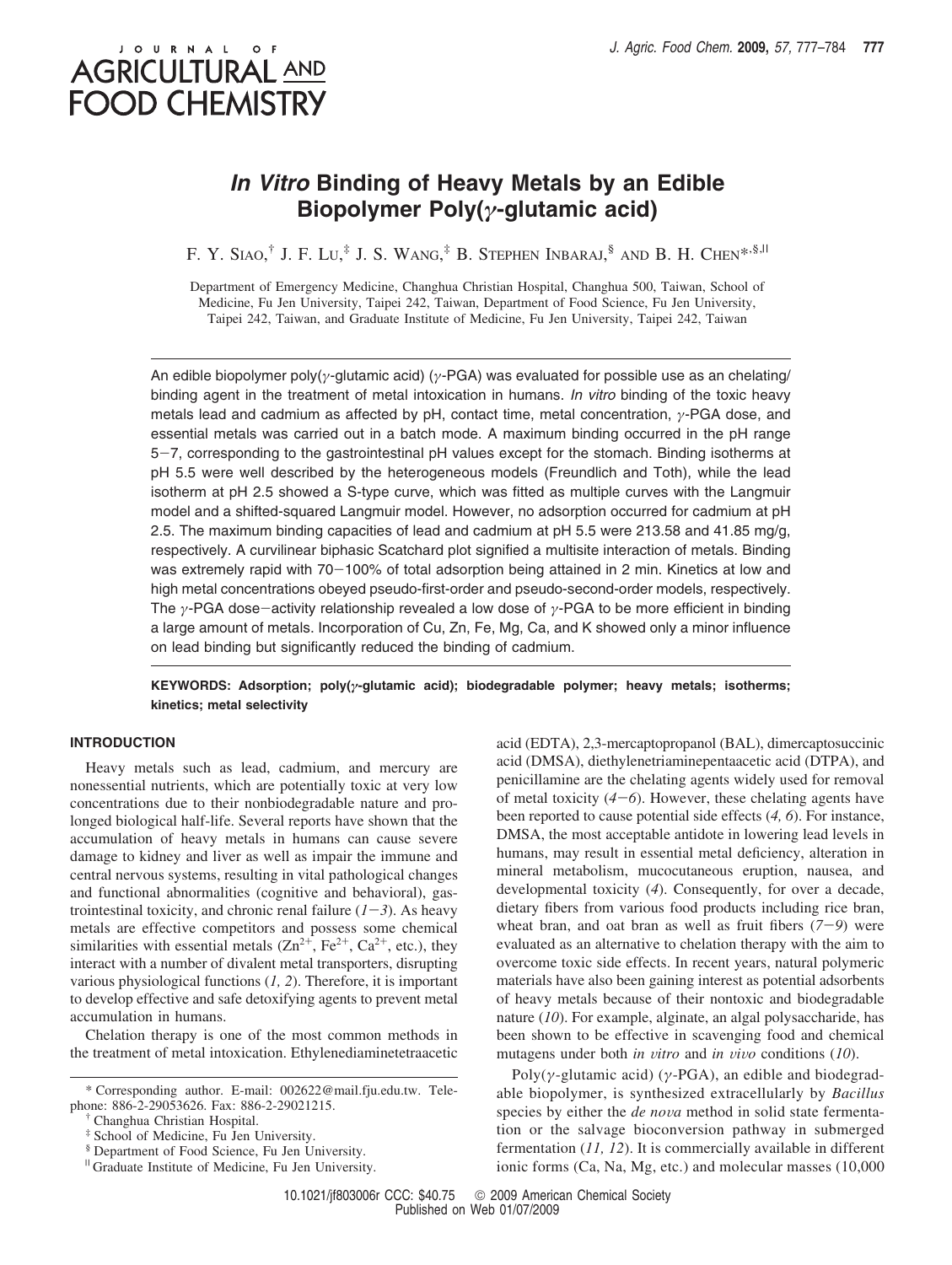to 2 million Da). *γ*-PGA consists of repetitive glutamic acid units connected by *γ*-amide linkages between  $α$ -amino and  $γ$ -carboxyl functional groups, leaving the  $α$ -carboxyl groups available for conjugation to a variety of compounds including metalcations(-[-NH-CH(COOH)-(CH2)2-CO-]*<sup>n</sup>*-)(*11,12*). Because of its biocompatible nature, *γ*-PGA has been used as a drug carrier in various biomedical preparations to enhance drug targeting specificity, lower systemic drug toxicity, improve drug absorption, and protect drugs from biochemical degradation, and their therapeutic activities have also been evaluated (*13*). Recently, Tanimoto et al. (*14*) reported that *γ*-PGA could enhance the calcium absorption in the small intestine. Besides, *γ*-PGA also finds potential application in a wide variety of fields including food, agriculture, cosmetics, medicine, and water treatment, which have been well reviewed (*11, 12*). Our earlier studies explored the application of *γ*-PGA as adsorbent for cationic dyes (*15*) and heterocyclic amines (*16*), as well as carrier for encapsulation of lycopene (*17*) and soy isoflavones (*18*). Previous studies on binding of heavy metals by *γ*-PGA have been restricted to metals ions such as  $Ni^{2+}$ ,  $Cu^{2+}$ ,  $Mn^{2+}$ ,  $Al^{3+}$ ,  $Cr^{3+}$ ,  $Hg^{2+}$ , and  $U^{4+}$  for water treatment (19–21). However, its application in binding lead and cadmium is still lacking and the possible use as a chelating/binding agent in the treatment of metal intoxication in humans has to be explored. Therefore, the objectives of the present work were to study the binding characteristics of lead and cadmium by *γ*-PGA as a function of pH, contact time, metal concentration, *γ*-PGA dose, and several essential metals (Cu, Zn, Fe, Mg, Ca, and K) in a batch mode under *in vitro* conditions.

#### **MATERIALS AND METHODS**

**Poly(***γ***-glutamic acid).** The extracellular biopolymer poly(*γ*-glutamic acid) produced from *Bacillus subtilis* var. Natto was supplied by Vedan Enterprise Corporation (Taichung, Taiwan). Detailed procedures for fermentation, cultivation, extraction, and purification of *γ*-PGA have been reported by the manufacturer elsewhere (*11*). The synthesis of *γ*-PGA was achieved by the salvage bioconversion pathway through submerged fermentation, accumulating *γ*-PGA largely during the stationary phase of cell growth (*11*). The physicochemical characteristics of *γ*-PGA were reported in our previous article (*16*). Briefly, physical appearance  $=$  white, granulate, free-flow powders;  $MW = 1230 KDa$ (GPC/HPLC); purity = 95% (HPLC); particle size =  $1-150 \mu m$ ; clarity  $(OD<sub>400</sub>) = 0.18$ ; moisture content = 5% (automatic infrared analyzer); bulk density  $= 0.32$  g/mL; decolorizing power (methylene blue dye)  $= 135.00$  mg/g; total heavy metals (as Pb)  $= 15$  mg/L (includes Pb  $=$ 5 mg/L,  $Cd = 2$  mg/L,  $As<sub>2</sub>O<sub>3</sub> = 2$  mg/L); *E.Coli* and *Salmonella* = not detectable/1 g;  $pK_a$  value = 4.09 (potentiometric titration); elemental analysis (%) = Found: C, 44.86; H, 5.91; N, 10.49; S, 0. Calculated: C, 46.51; H, 5.43; N, 10.85; S, 0 (Perkin-Elmer CHN-2400).

**Binding Experiments.** Initially, stock solutions (1000 mg/L) of lead and cadmium were prepared from their respective metal salts lead(II) nitrate  $(Pb(NO<sub>3</sub>)<sub>2</sub>)$  and cadmium(II) sulfate  $(3CdSO<sub>4</sub>·8H<sub>2</sub>O)$ , both of which were procured from Sigma (St. Louis, MO). Then, suitable dilutions were made with deionized water (Millipore, Bedford, MA) to obtain working solutions of desired concentration. The *in vitro* binding experiments were carried out by taking 50 mL of metal solutions in 125 mL volumetric flasks and adjusting to the desired pH using a Suntex 701 pH meter (Suntex Instruments Co. Ltd., Taipei, Taiwan), equipped with a Horiba 9611-10D glass electrode (Horiba Instruments Inc., CA). Next, a weighed amount of activated *γ*-PGA was added and the mixture was shaken at 120 rpm in a water bath shaker at 37 °C until equilibrium or defined time intervals. The solutions were then filtered through a  $0.2-\mu m$  membrane filter and the filtrates were analyzed for metal concentration. Control experiments were also performed to monitor any metal adsorption on volumetric flask and/or membrane filter.

**Metal Analysis.** Both lead and cadmium were analyzed by using a GBC 932 atomic absorption spectrophotometer (AAS) (GBC, Victoria, Australia) connected to a corresponding hollow cathode lamp (GBC) with wavelength at 283.3 and 228.8 nm, slit width at 0.2 and 0.2 nm, and lamp current at 5 and 3 mA, respectively. An oxidizing flame of an air-acetylene mixture at a ratio of 5:1 was employed. After initial instrumental optimization, a calibration curve was developed using four concentrations each of lead (5, 20, 35, and 50 mg/L) or cadmium (0.5, 1, 2, and 3 mg/L) prepared from their respective stock solutions. Then, the concentration of lead or cadmium in the unknown sample aliquots was automatically determined based on the calibration curve.

**pH Variation Study.** Lead or cadmium solutions at 50 mg/L were adjusted to different pH values (1.5, 2, 2.5, 3, 3.5, 4, 5, 6, and 7), and each was shaken with a *γ*-PGA dose of 0.4 g/L at 37 °C for 2 h. Both HNO<sub>3</sub> and NaOH procured from Laboratory-scan Analytical Sciences (Bangkok, Thailand) and Riedel-de-Haën (Seelze, Germany), respectively, were diluted and used to adjust the pH of metal solutions.

**Binding Isotherm Study.** Binding isotherm curves were prepared by taking 13 lead concentrations of 5, 10, 20, 30, 40, 50, 60, 80, 100, 125, 150, 175, and 200 mg/L or 10 cadmium concentrations of 5, 10, 15, 20, 30, 40, 50, 60, 80, and 100 mg/L, adjusting each to pH 5.5, and agitating with 0.4 g/L of *γ*-PGA separately at 37 °C for 2 h. In addition, a similar experiment was done for lead at pH 2.5, which corresponds to a typical pH of the stomach. However, no adsorption occurred for cadmium at pH 2.5.

**Binding Kinetic Study.** Four concentrations of lead (10, 25, 50, and 100 mg/L) or cadmium (5, 10, 25, and 50 mg/L) were each adjusted to pH 5.5 and agitated separately with 0.4 g/L of *γ*-PGA at 37 °C to different time intervals of 0.5, 1, 2, 3, 5, 8, 12, 16, 20, 30, 60, and 120 min to determine the rate of metal binding by *γ*-PGA.

*<sup>γ</sup>***-PGA Dose**-**Activity Relationship.** To establish the *<sup>γ</sup>*-PGA dose-activity relationship, a total of 12 *<sup>γ</sup>*-PGA doses of 0.04, 0.08, 0.1, 0.2, 0.3, 0.4, 0.6, 0.8, 1, 1.2, 1.6, and 2 g/L were added separately to each of the lead solutions at 25, 50, and 100 mg/L or cadmium solutions at 10, 25, and 50 mg/L with pH at 5.5, and shaken at 37 °C for 2 h.

Selectivity Study-Effect of Essential Metals. The selectivity of lead or cadmium by *γ*-PGA in the presence of several biologically essential metals such as copper, zinc, iron, magnesium, cadmium, and potassium was studied. Metal salts of copper(II) sulfate and zinc(II) sulfate heptahydrate were purchased from Sigma (St. Louis, MO), calcium(II) chloride dihydrate was purchased from J. T. Baker (Phillipsburg), potassium chloride and magnesium(II) sulfate heptahydrate were purchased from Nacalai Tesque (Kyoto, Japan), and iron(II) sulfate heptahydrate was purchased from Ajax Chemicals (Australia). Metal solutions (50 mL) containing a 1:1 binary mixture of lead or cadmium and an essential metal were prepared at 5, 25, 50, and 100 mg/L. The solution mixtures were then adjusted to pH 5.5 and agitated separately with 0.4 g/L of  $\gamma$ -PGA at 37 °C for 2 h.

**Binding Calculation and Data Modeling.** Experiments were carried out in duplicate and the arithmetic mean values showed a maximum deviation of only  $\pm 2\%$ . The metal binding capacity (*q*, mg/g) at different time intervals was calculated using the mass balance equation  $q = (C_i - C)(V/W)$ , where  $C_i$  (mg/L) is the initial metal concentration, *C* (mg/L) is the metal concentration remaining in solution after adsorption for time *t* (min), *V* (L) is the volume of metal solution, and *W* (g) is the weight of *γ*-PGA. For metal binding at equilibrium ( $C =$  $C_e$ ,  $q = q_e$ ), the amount of metal removed can be calculated using the same equation described above. On the other hand, the amount of metal binding at different *γ*-PGA doses was expressed in a percentage (*R*, %) to facilitate the modeling of experimental data according to the equation  $R = 100(C_i - C_e)/C_i$ .

Experimental data on binding kinetics and isotherms were modeled with several theoretical models by using a GNUPLOT software program (version 4.0 for Windows), which employed a nonlinear regression method based on the Marquardt-Levenberg algorithm. Two error indicators, namely the coefficient of determination  $(r^2)$  and the chisquared statistic  $(\chi^2)$ , were used to determine the degree of fitness by theoretical models. A Microsoft Excel function provided the  $r^2$  values directly, while  $\chi^2$  was calculated by applying the equation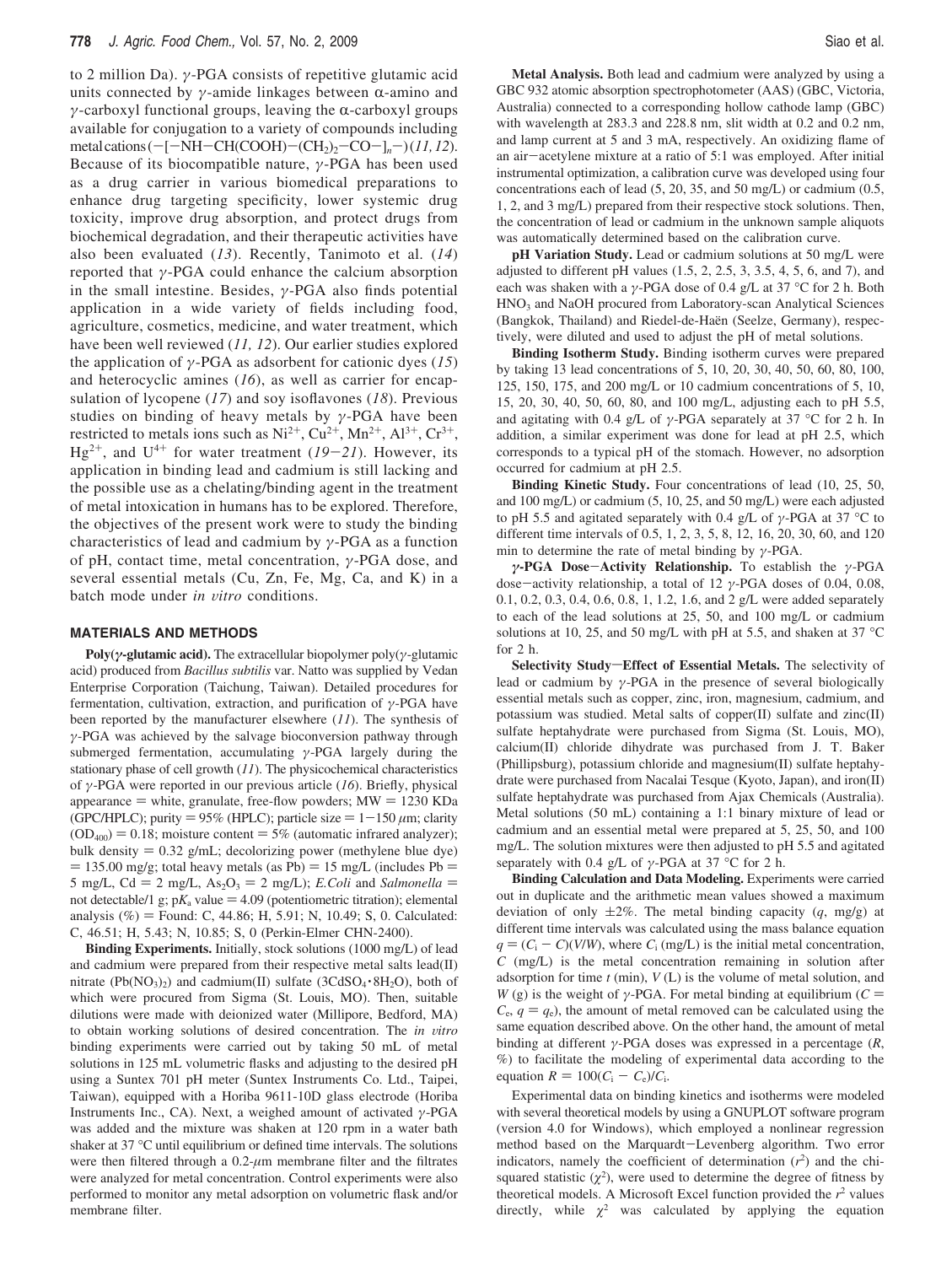

**Figure 1.** Effect of solution pH on lead and cadmium binding by *γ*-PGA: initial metal concentration, 50 mg/L; *γ*-PGA dose, 0.4 g/L; temperature, 37 °C; contact time, 2 h.

 $\chi^2 = \Sigma((q_{\rm exp} - q_{\rm mod})^2/q_{\rm mod})$ , where  $q_{\rm exp}$  and  $q_{\rm mod}$  (mg/g) are the experimental and modeled amounts of metal bound on  $\chi$ -PGA experimental and modeled amounts of metal bound on *γ*-PGA, respectively.

#### **RESULTS AND DISCUSSION**

**pH Variation Study.** From the physiological point of view, the effect of pH on metal binding is imperative, as the gastrointestinal pH varies widely from 2.5 in the stomach to 7 in the small intestine, due to the presence of a complex mixture of different varieties of minerals and secretions (*16*). In addition, for solution systems involving multifunctional macromolecules such as *γ*-PGA and metals, pH can affect the dissociation of cation exchange groups, conformational changes in molecular structure, stability of metal complexes, and speciation of metals (*20*). **Figure 1** illustrates the binding trend for lead or cadmium by *γ*-PGA, as affected by pH ranging from 1.5 to 7. Adsorption was practically nil until pH reached 2 for lead and 2.5 for cadmium. However, a small amount of metal adsorption did occur at pH 2.5 for lead and pH 3 for cadmium, followed by a sharp rise, reaching a plateau at pH 5. With the exception of the stomach (pH 2.5), the binding of heavy metals by *γ*-PGA was appreciable under the pH conditions of the small intestine (pH 7), the cecum/ascending colon (pH 5.5), and the distal colon (pH 6.8). Although only a poor adsorption occurred at the stomach pH, it is inappropriate to judge the detoxifying capacity of *γ*-PGA merely under the stomach pH. Instead, the small intestine is a more important organ responsible for absorption of minerals, foods, and toxic materials.

For adsorbent/chelating materials rich in carboxyl groups, the cation binding strongly depends on the solution  $pH$  and  $pK_a$  of the material. Accordingly, at  $pH \leq pK_a$  of  $\gamma$ -PGA (4.09), the carboxyl groups of *γ*-PGA remain primarily in the nonionized form and thus prevent the metal from binding for the solution at pH  $\leq$  3. Moreover, the tendency of  $\gamma$ -PGA to form intramolecular hydrogen bonds at low pH with a more compact  $\alpha$ -helix conformation (11, 12) may diminish the functional groups available for metal binding. However, a more pronounced adsorption at  $pH > 2.5$  for lead and  $pH > 3$  for cadmium was probably due to ionization of carboxyl groups with a concurrent conformational change from  $\alpha$ -helix to random coil. It should also be pointed out that although only a small fraction of carboxyl groups are ionized at  $pH \leq pK_a$ , an

appreciable metal adsorption did occur at pH 3-4, revealing the compact helical structure of *γ*-PGA to generate a significant electrostatic field to facilitate metal binding at  $pH \leq pK_a$ .

With a rise in pH from 2.5 to 5 for a 50 mg/L solution, the amount of lead and cadmium binding onto *γ*-PGA increased by 104.30 and 36.35 mg/g, respectively. This large difference in binding can be accounted for by the difference in electronegativity (2.33 for lead and 1.69 for cadmium). Furthermore, lead at increasing concentrations may form a number of labile hydrolysis and polymeric species (22) such as Pb(OH)<sup>+</sup>,  $Pb(OH)_2$ ,  $[Pb_3(OH)_5]^+$ , and  $[Pb_4(OH)_4]^{4+}$ , all of which are more prone to binding/retention onto *γ*-PGA, resulting in a binding capacity greater than normally expected by simple ion exchange rules. The interaction between metal and *γ*-PGA can also cause significant changes in the helix-coil transition as a function of pH, which in turn may affect the overall binding capacity of metals (*23*).

Thus, lead (as  $Pb^{2+}$  and hydrolyzed species) and cadmium (as  $Cd^{2+}$ ) may interact with carboxylate anions of *γ*-PGA. Besides, they may also bind with amide groups of *γ*-PGA, which could be substantiated based on the hard soft acid base (HSAB) principle proposed by Pearson (*24*), who postulated that hard acids prefer to bind a hard base through ionic interactions, while soft acids prefer a soft base through covalent interactions. As  $Pb^{2+}$  and  $Cd^{2+}$  were classified as a borderline acid and a soft acid, respectively, their interaction with a hard base like carboxylate anions on *γ*-PGA could be possible only in association with some other functional groups such as amides, as suggested by Rivas and Maureira (*25*). Classification of Pb2+ as a borderline acid may also justify its higher binding capacity over cadmium.

**Binding Isotherms.** As the maximum binding of lead and cadmium occurred in the pH range  $5-7$ , the binding isotherms obtained at pH 5.5 should be representative for the gastrointestinal pH. In addition, the isotherm curves were obtained for lead binding at pH 2.5, which represents the typical stomach pH, but the adsorption of cadmium did not occur at this pH. **Figure 2** shows the respective isotherm curves of lead and cadmium at pH 5.5, which were characterized by an increased uptake following a rise in metal concentration. With an increase of concentration from 5 to 200 mg/L, the amount of lead binding onto *γ*-PGA rose by 205.43 mg/g and cadmium by 31.31 mg/g. Yet, a plateau was not reached, indicating the heterogeneous nature of metal interaction with *γ*-PGA. On the contrary, the lead isotherm at pH 2.5 showed three distinct portions, signifying a S-type curve according to the general classification of solution isotherms (*15, 16*) (**Figure 3**). Initially, a low saturation region was observed for the metal concentration of  $5-20$  mg/L, followed by a sharp rise in lead adsorption, resulting in a convex shape, and finally the adsorption slowed down to reach a maximum of 12.20 mg/g at 200 mg/L. The S-type curve with a low binding capacity at pH 2.5 may be caused by protonation of carboxyl groups on *γ*-PGA with a compact helical structure at  $pH \leq 3$ , as mentioned in the preceding section.

**Modeling of Isotherms at pH 5.5.** Modeling of isotherm data is vital in deriving meaningful information on binding characteristics, including maximum binding capacity and binding constant. Therefore, several theoretical isotherm equations, including those of Freundlich, Langmuir, and Toth (*26*), were employed to evaluate which could best describe the experimental data. Generally, the Freundlich and Toth models are applicable to heterogeneous systems, while the Langmuir model is based on a homogeneous monolayer adsorption (*15, 16, 26*). The nonlinear forms of these models can be represented as below: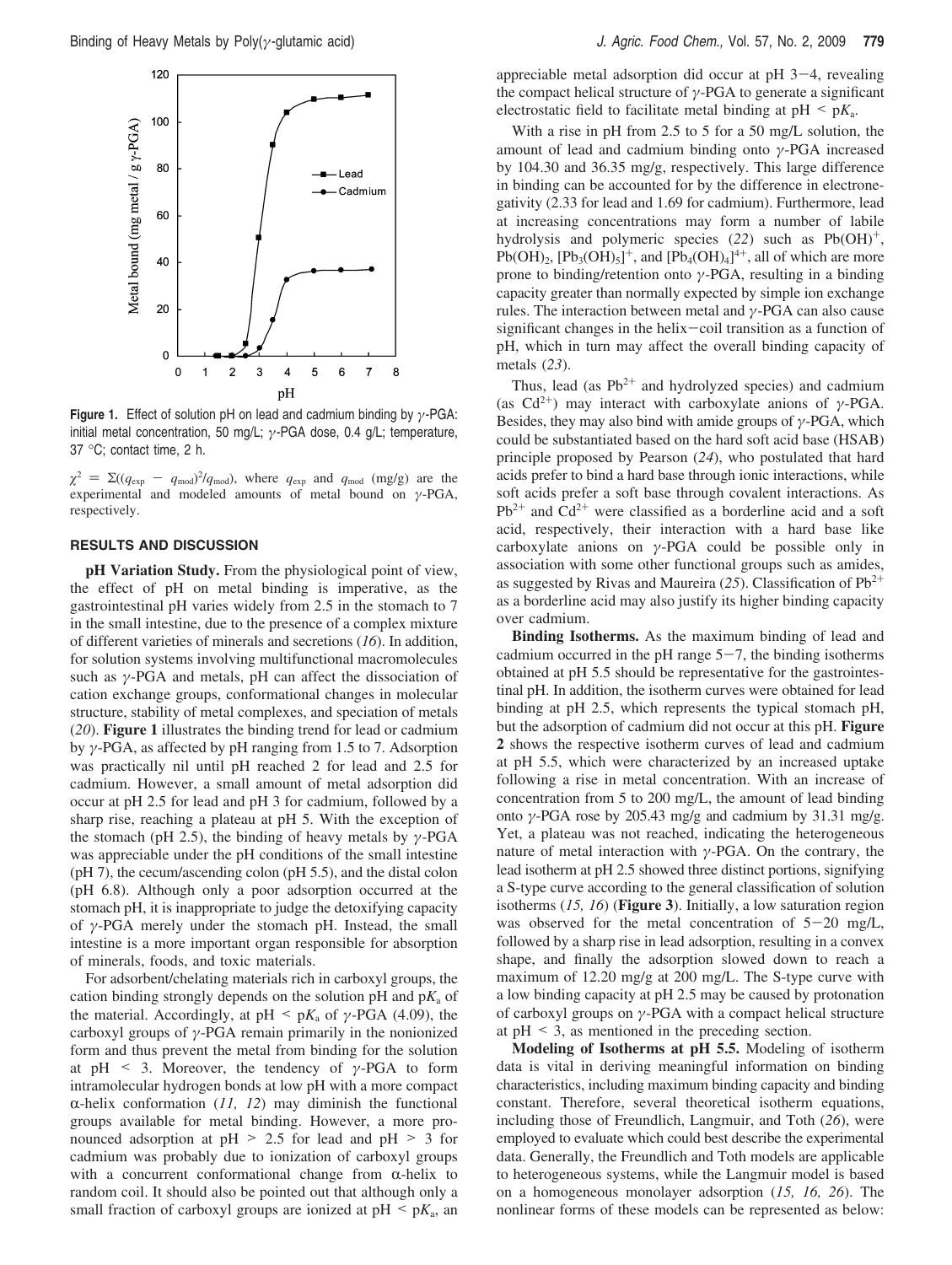

**Figure 2.** Binding isotherms for lead (A) and cadmium (B) binding by *<sup>γ</sup>*-PGA at pH 5.5. Initial concentration range: 5-200 mg/L for lead and 5-<sup>100</sup> mg/L for cadmium; *γ*-PGA dose: 0.4 g/L; pH: 5.5; temperature: 37 °C; contact time: 2 h; isotherm equations used for modeling are given inside the text as eqs  $1-3$ .



**Figure 3.** S-type isotherm for lead binding by *γ*-PGA at pH 2.5. Experimental conditions are the same as those given under **Figure 2**. Curve I indicates the initial low saturation region covering four experimental points, and curve II denotes the convex shape of a S-type isotherm representing a sudden rise in metal binding to reach a plateau. Curve I is fitted by the Langmuir model (eq 2), and curve II is fitted by a shifted squared Langmuir model (eq 5).

$$
q_{\rm e} = K_{\rm F} C_{\rm e}^{\ 1/n} \tag{1}
$$

$$
q_{\rm e} = \frac{q_{\rm m}bC_{\rm e}}{1 + bC_{\rm e}}\tag{2}
$$

$$
q_{e} = \frac{AC_{e}}{(1 + (b_{T}C_{e})^{\gamma})^{1/\gamma}}
$$
(3)

where  $K_F$  (L<sup>n</sup> mg<sup>1-n</sup>/g) and *n* are the Freundlich constants denoting binding capacity and binding intensity, respectively;  $q_m$  (mg/g) and *b* (L/mg) represent the maximum binding capacity and binding constant, respectively; and  $A(L/g)$ ,  $b_T(L/mg)$ , and *γ* are the Toth constants. Among the three models tested, both Freundlich and Toth precisely fitted the lead and cadmium isotherms at pH 5.5, implying again the heterogeneous nature of adsorption (**Figure 2**). In other words, more than one type of binding site with different affinities was involved in lead and

**Table 1.** Isotherm Parameters for Lead and Cadmium Binding by *γ*-PGA at pH 5.5

|                                             | modeled isotherm parameters |         |  |  |
|---------------------------------------------|-----------------------------|---------|--|--|
| isotherm model                              | lead                        | cadmium |  |  |
| Freundlich <sup>a</sup>                     |                             |         |  |  |
| $K_F$ (L <sup>n</sup> mg <sup>1-n</sup> /g) | 76.57                       | 13.48   |  |  |
| n                                           | 4.42                        | 3.77    |  |  |
| $r^2$                                       | 0.994                       | 0.994   |  |  |
| $\chi^2$                                    | 0.64                        | 0.22    |  |  |
| Langmuir <sup>b</sup>                       |                             |         |  |  |
| $q_m$ (mg/g)                                | 213.58                      | 41.85   |  |  |
| $b$ (L/mg)                                  | 0.187                       | 0.186   |  |  |
| $r^2$                                       | 0.899                       | 0.945   |  |  |
| $\chi^2$                                    | 18.96                       | 11.32   |  |  |
| Toth <sup>c</sup>                           |                             |         |  |  |
| A(L/g)                                      | 661.47                      | 249.50  |  |  |
| $b_T$ (L/mg)                                | 0.507                       | 0.528   |  |  |
|                                             | 0.179                       | 0.141   |  |  |
| $\frac{\gamma}{l^2}$                        | 0.992                       | 0.998   |  |  |
| $\chi^2$                                    | 1.08                        | 0.08    |  |  |

*a*  $q_e = K_F C_e^{1/n}$ , where  $K_F$  and *n* are the Freundlich constants denoting binding<br>pacity and binding intensity respectively  $\frac{b}{n} = (a \cdot bC)(1 + bC)$ , where *n* capacity and binding intensity, respectively.  $^b q_e = (q_m b C_e)/(1 + b C_e)$ , where  $q_m$ and *b* represent the maximum binding capacity and binding constant, respectively.  $c^c q_e = (AC_e)/(1 + (b_\text{T}C_e)^\gamma)^{1/\gamma}$ , where *A*, *b*<sub>T</sub>, and  $\gamma$  are the Toth constants.

cadmium binding by *γ*-PGA. This is evident from the closeto-unity  $r^2$  values and low  $\chi^2$  values obtained for these models compared to the Langmuir model (**Table 1**). To further confirm the multisite interaction, the isotherm data were subjected to Scatchard plot analysis (*16*) according to the following equation:

$$
\frac{q_e}{C_e} = q_m K_b - q_e K_b \tag{4}
$$

where  $K_b$  (L/mg) is a binding constant related to the affinity between *γ*-PGA and metals. The Scatchard plot showed a curvilinear biphasic plot (**Figure 4**), indicating a heterogeneity and positive cooperativity between binding sites during metal adsorption on *γ*-PGA. This is apparent, as the plotting of  $q_e/C_e$ versus  $q_e$  theoretically eliminates the effect of concentration on the shape of the Scatchard plot and hence any observed deviation from linearity can be attributed to multisite affinity (*16*). Thus, both carboxyl and amide groups may be responsible for  $Pb^{2+}$ or  $Cd^{2+}$  binding, with a predominant contribution of the former at low metal concentrations. However, not all heavy metals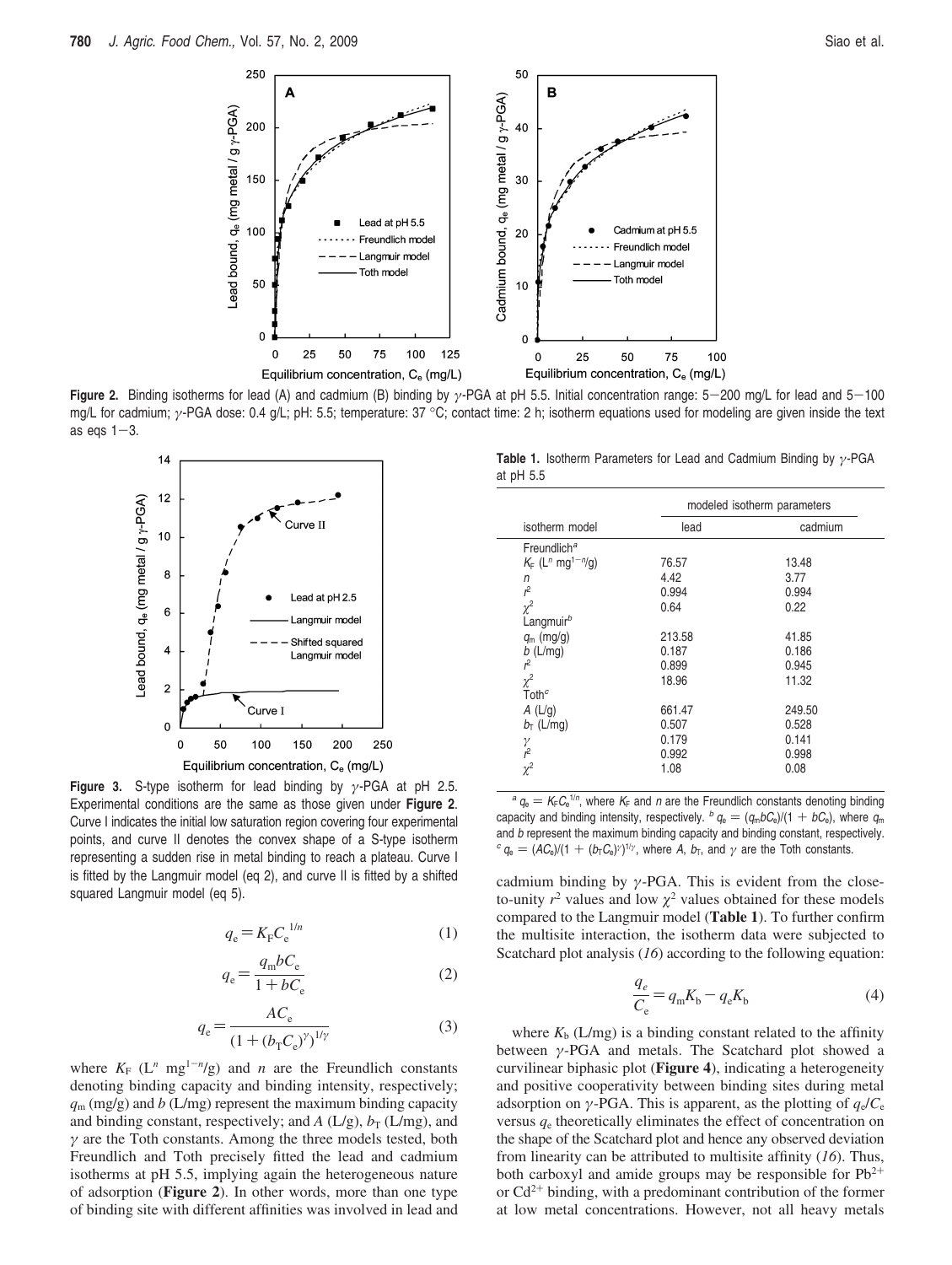**Table 2.** Isotherm Parameters for Lead Binding by *γ*-PGA at pH 2.5

| model parameters | curve I-Langmuir<br>model      | curve II-shifted-squared<br>Langmuir model <sup>a</sup> |  |  |
|------------------|--------------------------------|---------------------------------------------------------|--|--|
| $q_m(mq/q)$      | 2.00                           | 12.22                                                   |  |  |
| $b$ (L/mg)       | 0.206                          | 0.002                                                   |  |  |
|                  | 0.999                          | 0.989                                                   |  |  |
| $\gamma^2$       | 4.79 $\times$ 10 <sup>-6</sup> | 0.41                                                    |  |  |

 $a$   $q_e = (q_m b(C_e - C_s)^2)/(1 + b(C_e - C_s)^2)$ , where  $q_m$  and *b* denote the maximum<br>ding canacity and binding constant respectively. C is the equilibrium binding capacity and binding constant, respectively, *C*<sup>e</sup> is the equilibrium concentration and *C*<sup>s</sup> is the shifted concentration along the *x*-axis in **Figure 3**.

could interact with both carboxyl and amide groups of *γ*-PGA as reported by Hikichi et al. (*27*), who used NMR spectra to demonstrate that  $Cu^{2+}$  ions interacted with the carboxyl groups and nitrogen of the amide groups, whereas  $Mn^{2+}$  interacted only with the former.

**Modeling of Lead Isotherm at pH 2.5.** On the other hand, several isotherm models, including the Freundlich, Langmuir, Toth, Redlich-Peterson, Sips, Flory-Huggins, Tempkin, Radke-Prausnitz, and Vieth-Sladek models, gave a poor correlation for the lead isotherm at pH 2.5. Therefore, the isotherm curve at pH 2.5 was divided into two curves with the initial low saturation region covering four experimental points to be curve I, while the remaining to be curve II. Each curve was modeled separately with various isotherm models, and the Langmuir isotherm (eq 2) was found to fit curve I with high  $r^2$  $(0.999)$  and low  $\chi^2$  (4.79  $\times$  10<sup>-6</sup>) values (**Figure 3, Table 2**). However, none of the above isotherm models fitted curve II. So a modified form of the Langmuir equation, the shiftedsquared Langmuir model (SSLM) proposed for S-type curves by Grant et al. (*28*), was applied to curve II. The nonlinear expression of the SSLM is given below:

$$
q_{\rm e} = \frac{q_{\rm m}b(C_{\rm e} - C_{\rm s})^2}{1 + b(C_{\rm e} - C_{\rm s})^2} \tag{5}
$$

where  $C_s$  is the shifted concentration along the *x*-axis. Compared to all the other models, the SSLM provided a precise fit of curve II with a high correlation  $(r^2 = 0.989, \chi^2 = 0.41)$  of<br>the experimental data (**Figure 3, Table 2**) the experimental data (**Figure 3**, **Table 2**).

**Discussion on Model Variables.** The maximum binding capacity *q*<sup>m</sup> values predicted by the Langmuir model (213.58 and 41.85 mg/g) were close to the experimental data (217.93 and 42.25 mg/g) for lead and cadmium at pH 5.5 (**Table 1**). These  $q_m$  values were higher than those reported for lead and cadmium binding at pH 7 by wheat bran dietary fibers, which amounted to  $31.04 - 128.80$  mg/g and  $15.55 - 70.88$  mg/g, respectively (7). However, a higher  $q_m$  value was reported by Sergushchenko et al. (*29*), which equaled to 492.90 and 328.80, 597.00 and 5.00, 521.00 and 57.80, 17.70 and 3.20, 10.80 and 4.00, and 6.00 and 3.50 mg/g for *in vitro* binding of lead and cadmium at  $pH$  5-5.5, respectively, by the rapeutic drugs such as sodium thiosulfate, unithiol, trilon B, penicillamine, activated carbon, and polyphepan. The binding constant *b* value for lead (0.187 L/mg) was almost the same as that for cadmium (0.186 L/mg), implying their identical binding stability with *γ*-PGA under single-solute conditions. However, the binding intensity *n* derived from the Freundlich isotherm was higher for lead (4.42) than for cadmium (3.77), which is consistent with a larger *q*<sup>m</sup> value (213.58 mg/g) of the former. Also, the *n* value lying in the range of  $1-10$  denotes a favorable binding  $(30)$  by *γ*-PGA. For the lead isotherm at pH 2.5, the SSLM predicted a  $q_m$  value of 12.22 mg/g (experimental  $q_m = 12.20$  mg/g), with



**Figure 4.** Scatchard plot isotherm analysis of lead (A) and cadmium (B) binding by *γ*-PGA at pH 5.5. The plot is according to the Scatchard equation  $q_e/C_e = q_mK_b - q_eK_b$ , where  $q_e$  (mg/g) is the amount of metal bound at equilibrium time, *C*<sup>e</sup> is the metal concentration in solution at equilibrium, and  $q_m$  (mg/g) and  $K_b$  (L/mg) represent the maximum binding capacity and binding constant related to the affinity between *γ*-PGA and metal, respectively.

a very low *b* value (0.002 L/mg), signifying a poor binding stability of lead by *γ*-PGA under the stomach pH conditions (**Table 2**).

**Binding Kinetics.** Determination of the kinetics of metal adsorption is critical in elucidating the reactivity of *γ*-PGA and evaluating its application in the treatment of acute and/or chronic metal poisoning. The kinetics of metal binding monitored at four concentrations of lead (10, 25, 50, and 100 mg/L) or cadmium (5, 10, 25, and 50 mg/L) showed a rapid adsorption, with equilibrium binding of 25.00, 62.50, 108.35, and 169.55 mg/g for lead and 10.97, 17.46, 27.39, and 36.00 mg/g for cadmium being achieved within the same time of 2, 5, 8, and 12 min, respectively (**Figure 5**). About 82-100% and 70-99% of total adsorption was attained in 2 min for lead concentrations ranging from 10 to 100 mg/L and cadmium concentrations from 5 to 50 mg/L, respectively. This rapid adsorption behavior of *γ*-PGA is important for treatment of acute metal intoxication. To derive the rate constant and binding capacity, the kinetic data were modeled with two rate equations, pseudo-first-order and pseudo-second-order (*15, 21, 26*), which are expressed in their nonlinear forms as

$$
q = q_e[1 - \exp(-k_1 t)]\tag{6}
$$

$$
q = \frac{t}{1/k_2 q_e^2 + t/q_e}
$$
 (7)

where  $k_1$  (L/min) and  $k_2$  (g/mg·min) are pseudo-first-order and pseudo-second-order rate constants, respectively. Fitted kinetic models are shown in **Figure 5**, and the model variables optimized by nonlinear regression are presented in **Table 3**. The pseudo-first-order model showed a better fit for lead at 10, 25, and 50 mg/L and cadmium at 5 and 10 mg/L. However, the binding kinetics of lead at 100 mg/L and cadmium at 25 and 50 mg/L were precisely described by the pseudo-second-order model. This outcome indicated that metal adsorption at low concentrations may involve a dominant ion exchange mechanism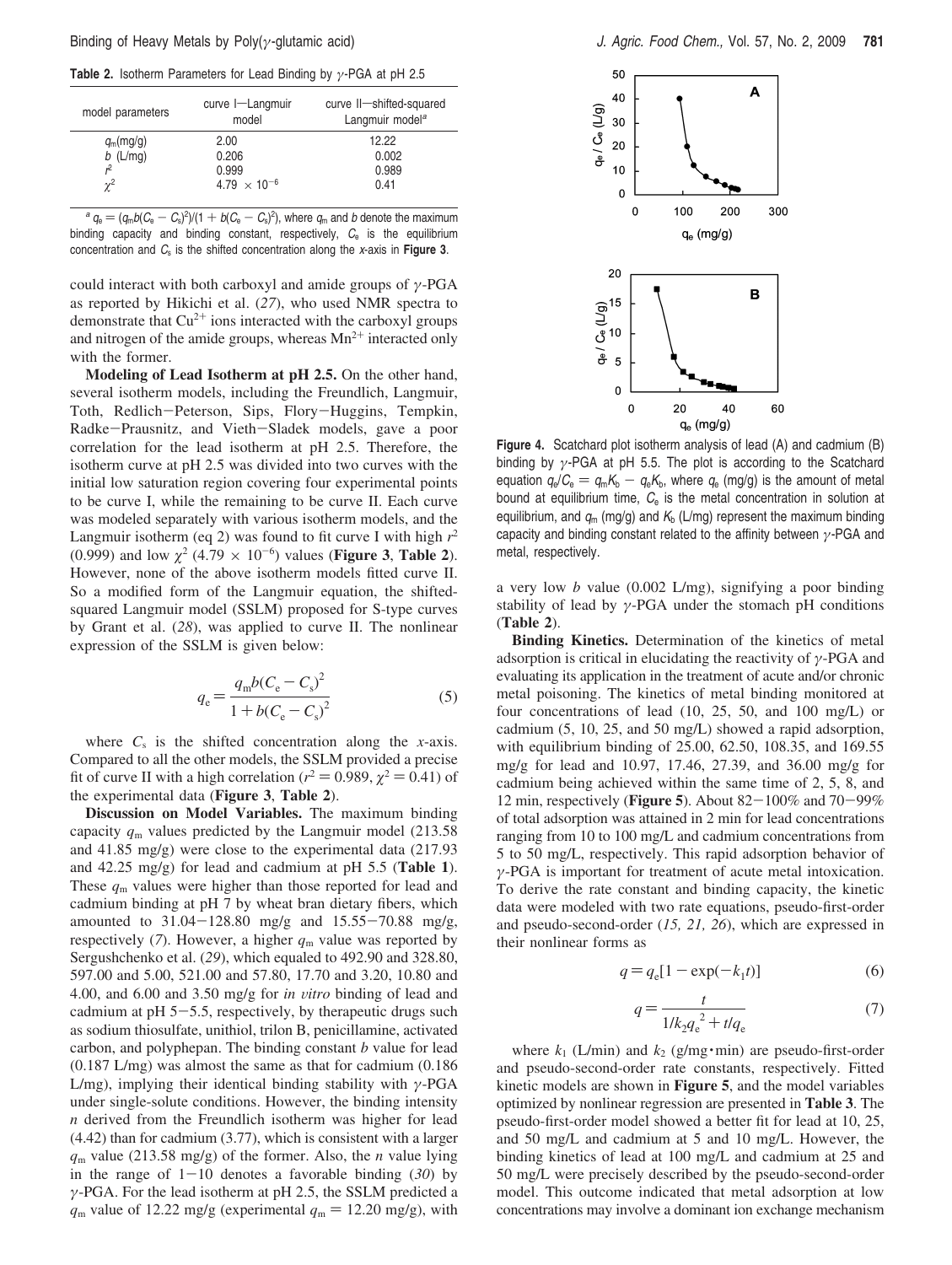

**Figure 5.** Kinetic curves for lead (A) and cadmium (B) binding by *γ*-PGA. Initial metal concentrations: 10, 25, 50, and 100 mg/L for lead, and 5, 10, 25, and 50 mg/L for cadmium; *γ*-PGA dose: 0.4 g/L; pH: 5.5; temperature: 37 °C; the kinetic equations employed for modeling are given inside the text as eqs 6 and 7.

**Table 3.** Kinetic Parameters for Lead and Cadmium Binding by *γ*-PGA

|                              | pseudo-first-order model parameters <sup>a</sup> |               |       |            | pseudo-second-order model parameters <sup>b</sup> |                    |                |          |
|------------------------------|--------------------------------------------------|---------------|-------|------------|---------------------------------------------------|--------------------|----------------|----------|
| experimental $q_e$<br>(mg/g) | $q_e$ (mg/g)                                     | $k_1$ (L/min) | 2     | $\gamma^2$ | $q_e$ (mg/g)                                      | $k_2$ (g/mg · min) | ŕ <sup>2</sup> | $\chi^2$ |
|                              |                                                  |               |       |            |                                                   |                    |                |          |
| 25.00                        | 25.09                                            | 2.075         | 0.983 | 0.08       | 25.95                                             | 0.166              | 0.840          | 0.64     |
| 62.50                        | 62.75                                            | 0.973         | 0.964 | 0.51       | 64.92                                             | 0.029              | 0.837          | 2.12     |
| 108.35                       | 105.81                                           | 0.903         | 0.979 | 0.36       | 110.27                                            | 0.015              | 0.968          | 0.72     |
| 169.55                       | 161.31                                           | 1.331         | 0.733 | 3.38       | 166.64                                            | 0.016              | 0.941          | 0.74     |
|                              |                                                  |               |       |            |                                                   |                    |                |          |
| 10.97                        | 11.01                                            | 1.750         | 0.973 | 0.09       | 11.46                                             | 0.286              | 0.836          | 0.46     |
| 17.46                        | 17.20                                            | 0.726         | 0.991 | 0.29       | 18.72                                             | 0.054              | 0.950          | 1.11     |
| 27.39                        | 26.52                                            | 0.716         | 0.853 | 1.32       | 28.18                                             | 0.041              | 0.954          | 0.37     |
| 36.00                        | 33.56                                            | 0.729         | 0.872 | 1.11       | 35.59                                             | 0.031              | 0.984          | 0.15     |
|                              |                                                  |               |       |            |                                                   |                    |                |          |

 ${}^a q = q_e[1 - \exp(-k_1\theta)]$ , where q and  $q_e$  are the amounts of metal bound at time t and equilibrium, respectively, and  $k_1$  is the pseudo-first-order rate constant.  $t/(1/k_2q e^2) + (t/q_e)$ , where  $k_2$  is the pseudo-second-order rate constant.

| <b>Table 4.</b> Modeled Parameters of the $\gamma$ -PGA Dose-Activity Relationship |
|------------------------------------------------------------------------------------|
| for Lead and Cadmium Binding                                                       |

|                   | modeled parameters <sup>a</sup> |                       |       |  |  |
|-------------------|---------------------------------|-----------------------|-------|--|--|
| metal conc (mg/L) | a                               | h                     | ŕ2    |  |  |
| Lead              |                                 |                       |       |  |  |
| 25                | $2.03 \times 10^{-4}$           | $9.22 \times 10^{-3}$ | 0.989 |  |  |
| 50                | $7.01 \times 10^{-4}$           | $9.57 \times 10^{-3}$ | 0.997 |  |  |
| 100               | $1.65 \times 10^{-3}$           | $1.04 \times 10^{-2}$ | 0.993 |  |  |
| Cadmium           |                                 |                       |       |  |  |
| 10                | $1.21 \times 10^{-3}$           | $1.15 \times 10^{-2}$ | 0.989 |  |  |
| 25                | $3.01 \times 10^{-3}$           | $1.31 \times 10^{-2}$ | 0.987 |  |  |
| 50                | $5.41 \times 10^{-3}$           | $1.67 \times 10^{-2}$ | 0.980 |  |  |

<sup>*a*</sup> Using the equation *R* (%) =  $m/(a + bm)$ , where *R* = percentage of metal removal and  $m = \gamma$ -PGA dose (g/L).

through carboxyl groups, as the pseudo-first-order expression is the same as the ion exchange model proposed by Boyd (*15, 26*). Conversely, at higher metal concentrations, chemical forces through participation of amide groups may be predominantly involved, and hence, the kinetic data obeyed the pseudo-secondorder model. Obviously, the pseudo-second-order model is applied to chemical reactions involving valence forces through sharing or exchange of electrons (*15, 21, 26*). Following a rise in metal concentration, the rate constants decreased, with lead being adsorbed at a much faster rate than cadmium. The faster

rate of lead binding over cadmium may be ascribed to the same reasons as discussed before for the difference in their binding capacity.

*<sup>γ</sup>***-PGA Dose**-**Activity Relationship. Figure 6** depicts the *γ*-PGA dose-activity curves for lead and cadmium, respectively. Under the same *γ*-PGA dose, a higher percentage of lead removal was observed than that of cadmium, as shown by a steep curve for the former. Following a rise in *γ*-PGA dose from  $0.04 - 0.3$ ,  $0.05 - 1.0$ , and  $0.1 - 2.0$  g/L for lead concentrations at 25, 50, and 100 mg/L, the percentage of lead removal increased by 30.6, 56.5, and 50.3, respectively. Similarly, for cadmium concentrations at 10, 25, and 50 mg/L, the percentage of removal rose by 49.1, 50.7, and 35.5, respectively, for a *<sup>γ</sup>*-PGA dose raised from 0.04-0.6, 0.05-1.6, and 0.1-2.0 g/L. Nevertheless, the amount of metal adsorbed per unit weight of *γ*-PGA declined following the increase of *γ*-PGA dose (shown as dotted lines). For example, with a rise of *γ*-PGA from 0.04 to 0.3 g/L, the amount of lead binding at 25 mg/L dropped from 433.75 to 83.33 mg/g. This reveals that the metal binding was not proportional to *γ*-PGA at high doses, which may be attributed to a lower binding capacity utilization of *γ*-PGA caused by its aggregation or agglomeration, which in turn may diminish the vicinity of binding sites. In addition, the particle interaction at high *γ*-PGA dose may result in desorption of some weakly bound metal ions from the *γ*-PGA surface. Since the binding response was more pronounced at low *γ*-PGA concen-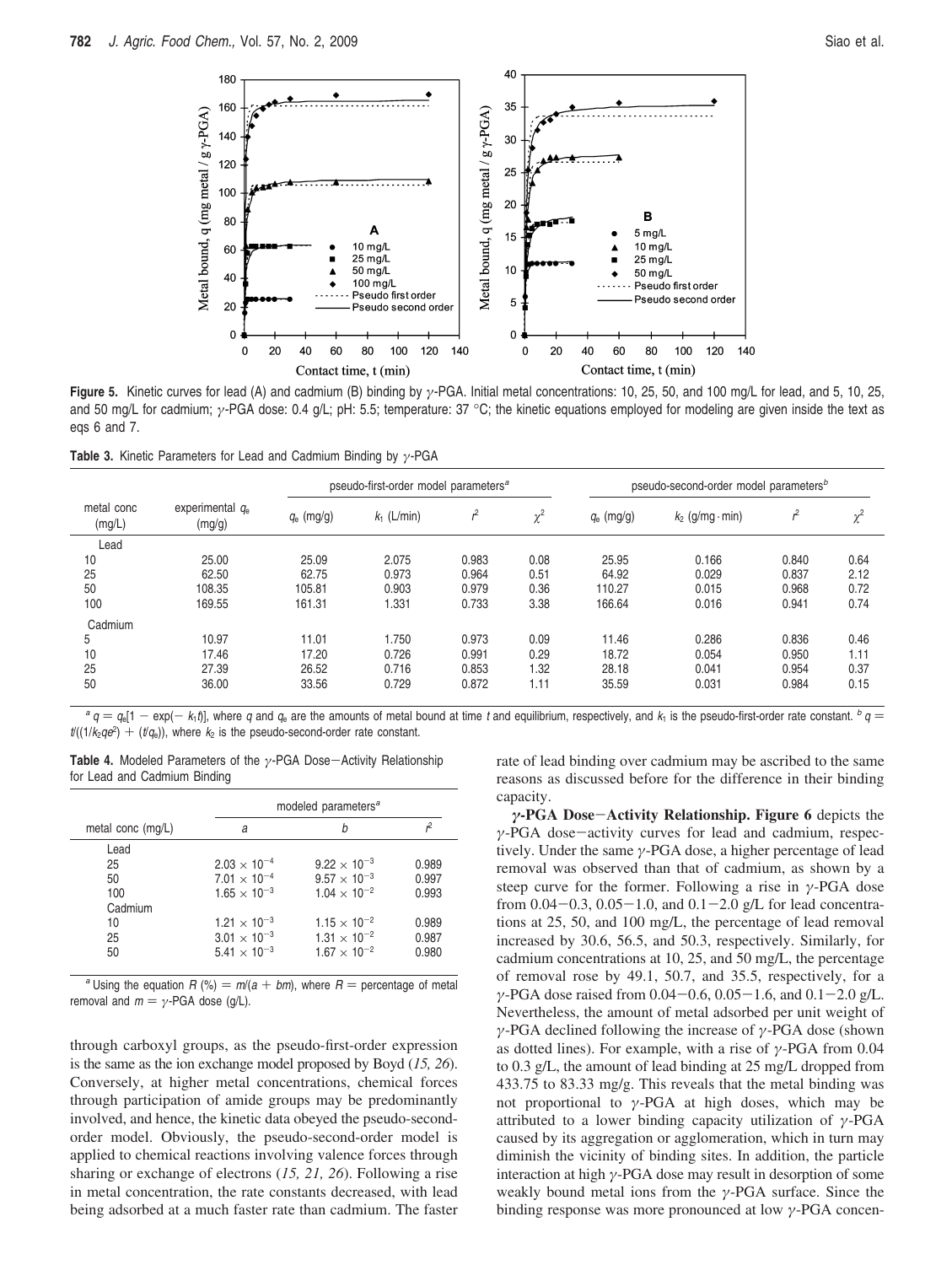

**Figure 6.** *<sup>γ</sup>*-PGA dose-activity relationship for binding of lead (A) and cadmium (B). Initial metal concentrations: 25, 50, and 100 mg/L for lead, and 10, 25, and 50 mg/L for cadmium; pH: 5.5; temperature: 37 °C; contact time: 2 h; curves with dotted lines denote the amount of metal bound in mg/g of *γ*-PGA; the predicted model is according to the equation  $R = m/(a + bm)$ , where R is the percentage of metal removal and m (g/L) is the *γ*-PGA dose.

**Table 5.** Effect of Essential Metals (Cu, Zn, Fe, Mg, K, and Ca) on Lead and Cadmium Binding by *γ*-PGA

| essential metal | lead binding $(mg/g)$ in a 1:1 mixture of lead-essential metal |                   |         | cadmium binding ( $mg/g$ ) in a 1:1 mixture of cadmium-essential metal |        |         |         |          |
|-----------------|----------------------------------------------------------------|-------------------|---------|------------------------------------------------------------------------|--------|---------|---------|----------|
|                 | $5 \text{ ma/L}$                                               | $25 \text{ ma/L}$ | 50 mg/L | 100 mg/L                                                               | 5 ma/L | 25 ma/L | 50 mg/L | 100 mg/L |
| control         | 12.50                                                          | 62.50             | 109.20  | 165.35                                                                 | 10.73  | 23.38   | 34.40   | 43.54    |
| Cu <sup>a</sup> | 12.50                                                          | 51.33             | 81.10   | 142.78                                                                 | 7.11   | 3.32    | 1.18    | 0        |
| $Zn^a$          | 12.50                                                          | 58.38             | 97.95   | 172.40                                                                 | 7.84   | 10.28   | 14.19   | 9.59     |
| Fe <sup>a</sup> | 12.50                                                          | 58.03             | 98.03   | 186.70                                                                 | 7.50   | 10.04   | 13.25   | 1.55     |
| $Mg^a$          | 12.50                                                          | 56.98             | 99.93   | 180.40                                                                 | 6.37   | 6.90    | 7.49    | 0        |
| Ca <sup>b</sup> | 12.50                                                          | 58.03             | 95.28   | 149.55                                                                 | 5.46   | 6.80    | 3.96    | 0        |
| $K^b$           | 12.50                                                          | 62.50             | 107.40  | 162.03                                                                 | 10.72  | 22.96   | 26.00   | 4.32     |

*<sup>a</sup>* As sulfate salt. *<sup>b</sup>* As chloride salt.

tration, small doses of *γ*-PGA should be efficient in the treatment of metal intoxication. The relationship between the percentage of metal removal (*R*, %) and *γ*-PGA dose (*m*, g/L) can be expressed in the form of a mathematical equation as given below:

$$
R(\%) = \frac{m}{a + bm}
$$
 (8)  
Fitting eq 8 with the experimental data showed a high *r*<sup>2</sup> value

(0.980-0.997) for various concentrations of lead and cadmium, proving the validity of this equation, and the fitted variables (a and b) are presented in **Table 4**.

**Selectivity Study-Effect of Essential Metals.** The application of chelating agents in the treatment of metal poisoning may affect the bioavailability of some other essential metal ions such as  $Cu^{2+}$ ,  $Zn^{2+}$ ,  $Fe^{2+}$ ,  $Mg^{2+}$ ,  $Ca^{2+}$ , and  $K^+$  (4, 7–9). This adverse effect could be prevented by appropriate supplementation of these essential minerals. Nonetheless, the binding of essential metal ions may also affect the detoxifying effect of chelating agents on target heavy metals. Thus, the influence of essential metals on binding of lead or cadmium by *γ*-PGA was investigated as a bisolute system to evaluate the metal selectivity of *γ*-PGA.

**Effect on Lead Binding.** Among the six essential metals ions studied,  $Cu^{2+}$  ions showed a maximum effect in decreasing the binding of lead, while  $K^+$  ions exhibited a low ( $\leq 2\%$ ) or nil effect (**Table 5**). At 5 mg/L, no interference occurred; however, when the concentration was raised to 25 and 50 mg/L, the lead binding capacity dropped by 17.9 and  $25.7\%$  for Cu<sup>2+</sup>, 6.6 and 10.3% for  $\text{Zn}^{2+}$ , 7.2 and 10.2% for Fe<sup>2+</sup>, 8.8 and 8.5% for Mg<sup>2+</sup>, and 7.2 and 12.8% for  $Ca^{2+}$ , respectively. In contrast, compared to the control at 100 mg/L, a synergistic effect was shown for  $Zn^{2+}$ , Fe<sup>2+</sup>, and Mg<sup>2+</sup> ions, resulting in an increase in lead binding by 4.3, 12.9, and 9.1%, respectively, whereas both  $Cu^{2+}$ and  $Ca^{2+}$  ions reduced lead binding by 13.7 and 9.6%, with the effect being lower than that at 25 or 50 mg/L. The synergistic effect may be caused by conformational change or structural modification of *γ*-PGA in the presence of  $Zn^{2+}$ , Fe<sup>2+</sup>, and Mg<sup>2+</sup> ions at 100 mg/L. It is also possible that the extra mobility acquired by lead ions during competition may facilitate binding of additional lead ions onto remote sites in *γ*-PGA.

**Effect on Cadmium Binding.** The level of cadmium binding drastically decreased as the concentration of essential metals rose from 5 to 100 mg/L (**Table 5**). Potassium ions showed no interference in cadmium binding at 5 and 25 mg/L, but a significant reduction of 24.4 and 90.1% occurred at 50 and 100 mg/L, respectively. On the contrary, the other metals ions decreased cadmium binding at all concentrations, with  $Cu^{2+}$ ,  $Ca^{2+}$ , and Mg<sup>2+</sup> ions showing a greater influence than  $Zn^{2+}$  and  $Fe<sup>2+</sup>$  ions. At a concentration level of 5, 25, and 50 mg/L, the cadmium binding dropped profoundly by 33.7, 85.8, and 96.6% for Cu<sup>2+</sup>, 49.1, 70.9, and 88.5% for Ca<sup>2+</sup>, and 40.6, 70.5, and 78.2% for  $Mg^{2+}$ , respectively, but declined to zero at 100 mg/L.